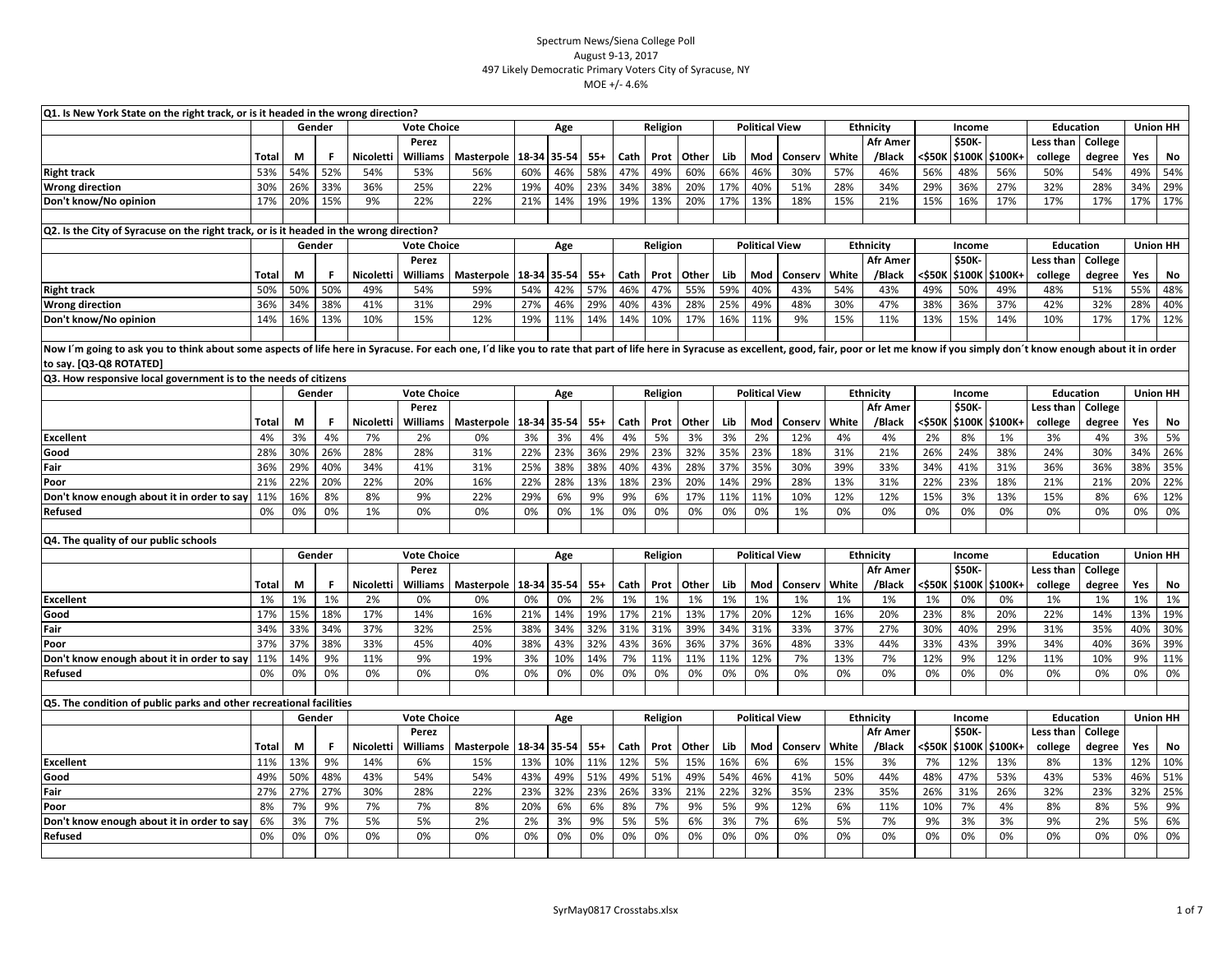| Gender<br><b>Vote Choice</b><br><b>Political View</b><br><b>Ethnicity</b><br><b>Education</b><br>Age<br>Religion<br>Income<br>Perez<br>Afr Amer<br><b>\$50K</b><br>Less than<br>College<br>Other<br><\$50К<br><b>Total</b><br>Nicoletti<br>Williams<br>Masterpole<br>18-34<br>35-54<br>Cath<br>Prot<br>Lib<br>Mod<br>White<br>/Black<br>\$100K<br>\$100K+<br>college<br>degree<br>Yes<br>М<br>F<br>$55+$<br>Conserv<br>3%<br>1%<br>1%<br>2%<br>0%<br>1%<br>2%<br>0%<br>1%<br>1%<br>1%<br><b>Excellent</b><br>2%<br>0%<br>0%<br>0%<br>1%<br>4%<br>1%<br>1%<br>1%<br>1%<br>1%<br>1%<br>12%<br>12%<br>14%<br>9%<br>9%<br>17%<br>8%<br>11%<br>10%<br>12%<br>12%<br>11%<br>10%<br>13%<br>5%<br>14%<br>8%<br>14%<br>8%<br>13%<br>9%<br>12%<br>11%<br>Good<br>35%<br>29%<br>42%<br>24%<br>40%<br>33%<br>42%<br>35%<br>39%<br>35%<br>22%<br>29%<br>51%<br>27%<br>40%<br>33%<br>35%<br>35%<br>37%<br>27%<br>37%<br>29%<br>32%<br>Fair<br>59%<br>54%<br>51%<br>55%<br>49%<br>54%<br>51%<br>51%<br>47%<br>55%<br>54%<br>47%<br>66%<br>57%<br>55%<br>38%<br>58%<br>47%<br>53%<br>52%<br>53%<br>48%<br>60%<br>Poor<br>2%<br>0%<br>1%<br>1%<br>0%<br>0%<br>2%<br>0%<br>1%<br>0%<br>0%<br>0%<br>2%<br>0%<br>0%<br>1%<br>0%<br>0%<br>Don't know enough about it in order to say<br>1%<br>2%<br>0%<br>1%<br>0%<br>0%<br>0%<br>0%<br>0%<br>0%<br>0%<br>0%<br>0%<br>0%<br>0%<br>0%<br>0%<br>0%<br>0%<br>0%<br>0%<br>0%<br>0%<br>0%<br>0%<br>0%<br>0%<br>0%<br>Refused | <b>Union HH</b><br>No<br>1%<br>11%<br>35%<br>51%<br>1%<br>0%<br><b>Union HH</b> |
|----------------------------------------------------------------------------------------------------------------------------------------------------------------------------------------------------------------------------------------------------------------------------------------------------------------------------------------------------------------------------------------------------------------------------------------------------------------------------------------------------------------------------------------------------------------------------------------------------------------------------------------------------------------------------------------------------------------------------------------------------------------------------------------------------------------------------------------------------------------------------------------------------------------------------------------------------------------------------------------------------------------------------------------------------------------------------------------------------------------------------------------------------------------------------------------------------------------------------------------------------------------------------------------------------------------------------------------------------------------------------------------------------------------------------------------------------|---------------------------------------------------------------------------------|
|                                                                                                                                                                                                                                                                                                                                                                                                                                                                                                                                                                                                                                                                                                                                                                                                                                                                                                                                                                                                                                                                                                                                                                                                                                                                                                                                                                                                                                                    |                                                                                 |
|                                                                                                                                                                                                                                                                                                                                                                                                                                                                                                                                                                                                                                                                                                                                                                                                                                                                                                                                                                                                                                                                                                                                                                                                                                                                                                                                                                                                                                                    |                                                                                 |
|                                                                                                                                                                                                                                                                                                                                                                                                                                                                                                                                                                                                                                                                                                                                                                                                                                                                                                                                                                                                                                                                                                                                                                                                                                                                                                                                                                                                                                                    |                                                                                 |
|                                                                                                                                                                                                                                                                                                                                                                                                                                                                                                                                                                                                                                                                                                                                                                                                                                                                                                                                                                                                                                                                                                                                                                                                                                                                                                                                                                                                                                                    |                                                                                 |
|                                                                                                                                                                                                                                                                                                                                                                                                                                                                                                                                                                                                                                                                                                                                                                                                                                                                                                                                                                                                                                                                                                                                                                                                                                                                                                                                                                                                                                                    |                                                                                 |
|                                                                                                                                                                                                                                                                                                                                                                                                                                                                                                                                                                                                                                                                                                                                                                                                                                                                                                                                                                                                                                                                                                                                                                                                                                                                                                                                                                                                                                                    |                                                                                 |
|                                                                                                                                                                                                                                                                                                                                                                                                                                                                                                                                                                                                                                                                                                                                                                                                                                                                                                                                                                                                                                                                                                                                                                                                                                                                                                                                                                                                                                                    |                                                                                 |
|                                                                                                                                                                                                                                                                                                                                                                                                                                                                                                                                                                                                                                                                                                                                                                                                                                                                                                                                                                                                                                                                                                                                                                                                                                                                                                                                                                                                                                                    |                                                                                 |
|                                                                                                                                                                                                                                                                                                                                                                                                                                                                                                                                                                                                                                                                                                                                                                                                                                                                                                                                                                                                                                                                                                                                                                                                                                                                                                                                                                                                                                                    |                                                                                 |
|                                                                                                                                                                                                                                                                                                                                                                                                                                                                                                                                                                                                                                                                                                                                                                                                                                                                                                                                                                                                                                                                                                                                                                                                                                                                                                                                                                                                                                                    |                                                                                 |
| Q7. The job done by the police to keep citizens safe                                                                                                                                                                                                                                                                                                                                                                                                                                                                                                                                                                                                                                                                                                                                                                                                                                                                                                                                                                                                                                                                                                                                                                                                                                                                                                                                                                                               |                                                                                 |
| Gender<br><b>Vote Choice</b><br><b>Political View</b><br><b>Ethnicity</b><br><b>Education</b><br>Age<br>Religion<br>Income                                                                                                                                                                                                                                                                                                                                                                                                                                                                                                                                                                                                                                                                                                                                                                                                                                                                                                                                                                                                                                                                                                                                                                                                                                                                                                                         |                                                                                 |
| Perez<br><b>Afr Amer</b><br><b>\$50K-</b><br>Less than<br>College                                                                                                                                                                                                                                                                                                                                                                                                                                                                                                                                                                                                                                                                                                                                                                                                                                                                                                                                                                                                                                                                                                                                                                                                                                                                                                                                                                                  |                                                                                 |
| White<br><\$50К<br>Yes<br>Nicoletti<br>Williams<br>18-34<br>35-54<br>$55+$<br>Prot<br>Other<br>Lib<br>Mod<br>Conserv<br>\$100K \$100K+<br>degree<br>Total<br>М<br>F.<br>Masterpole<br>Cath<br>/Black<br>college                                                                                                                                                                                                                                                                                                                                                                                                                                                                                                                                                                                                                                                                                                                                                                                                                                                                                                                                                                                                                                                                                                                                                                                                                                    | No                                                                              |
| 8%<br>13%<br>5%<br>9%<br>9%<br>11%<br>12%<br>12%<br>10%<br>8%<br>9%<br>8%<br>15%<br>3%<br>11%<br>6%<br><b>Excellent</b><br>8%<br>12%<br>12%<br>8%<br>7%<br>13%<br>6%                                                                                                                                                                                                                                                                                                                                                                                                                                                                                                                                                                                                                                                                                                                                                                                                                                                                                                                                                                                                                                                                                                                                                                                                                                                                               | 10%                                                                             |
| 15%<br>39%<br>40%<br>39%<br>48%<br>34%<br>37%<br>51%<br>37%<br>43%<br>38%<br>42%<br>44%<br>43%<br>40%<br>39%<br>49%<br>34%<br>30%<br>47%<br>26%<br>36%<br>34%<br>Good                                                                                                                                                                                                                                                                                                                                                                                                                                                                                                                                                                                                                                                                                                                                                                                                                                                                                                                                                                                                                                                                                                                                                                                                                                                                              | 39%                                                                             |
| 36%<br>26%<br>36%<br>37%<br>47%<br>35%<br>27%<br>38%<br>32%<br>35%<br>32%<br>32%<br>35%<br>37%<br>33%<br>33%<br>30%<br>31%<br>33%<br>29%<br>43%<br>34%<br>31%<br>Fair                                                                                                                                                                                                                                                                                                                                                                                                                                                                                                                                                                                                                                                                                                                                                                                                                                                                                                                                                                                                                                                                                                                                                                                                                                                                              | 34%                                                                             |
| 12%<br>20%<br>20%<br>12%<br>15%<br>23%<br>10%<br>13%<br>12%<br>15%<br>16%<br>14%<br>17%<br>12%<br>7%<br>9%<br>16%<br>16%<br>8%<br>25%<br>20%<br>16%<br>19%<br>Poor                                                                                                                                                                                                                                                                                                                                                                                                                                                                                                                                                                                                                                                                                                                                                                                                                                                                                                                                                                                                                                                                                                                                                                                                                                                                                 | 13%                                                                             |
| 3%<br>2%<br>0%<br>2%<br>3%<br>3%<br>1%<br>3%<br>0%<br>5%<br>1%<br>4%<br>2%<br>3%<br>2%<br>4%<br>1%<br>6%<br>4%<br>3%<br>2%<br>1%<br>2%<br>Don't know enough about it in order to say                                                                                                                                                                                                                                                                                                                                                                                                                                                                                                                                                                                                                                                                                                                                                                                                                                                                                                                                                                                                                                                                                                                                                                                                                                                               | 3%                                                                              |
| 0%<br>3%<br>0%<br>0%<br>1%<br>1%<br>0%<br>1%<br>0%<br>0%<br>0%<br>0%<br>1%<br>0%<br>0%<br>0%<br>0%<br>2%<br>0%<br>0%<br>1%<br>0%<br>1%<br>Refused                                                                                                                                                                                                                                                                                                                                                                                                                                                                                                                                                                                                                                                                                                                                                                                                                                                                                                                                                                                                                                                                                                                                                                                                                                                                                                  | 1%                                                                              |
|                                                                                                                                                                                                                                                                                                                                                                                                                                                                                                                                                                                                                                                                                                                                                                                                                                                                                                                                                                                                                                                                                                                                                                                                                                                                                                                                                                                                                                                    |                                                                                 |
| Q8. The ability to obtain suitable employment                                                                                                                                                                                                                                                                                                                                                                                                                                                                                                                                                                                                                                                                                                                                                                                                                                                                                                                                                                                                                                                                                                                                                                                                                                                                                                                                                                                                      |                                                                                 |
| <b>Education</b><br>Gender<br><b>Vote Choice</b><br>Age<br>Religion<br><b>Political View</b><br><b>Ethnicity</b><br>Income                                                                                                                                                                                                                                                                                                                                                                                                                                                                                                                                                                                                                                                                                                                                                                                                                                                                                                                                                                                                                                                                                                                                                                                                                                                                                                                         | <b>Union HH</b>                                                                 |
| \$50K-<br>Perez<br><b>Afr Amer</b><br>Less than<br>College                                                                                                                                                                                                                                                                                                                                                                                                                                                                                                                                                                                                                                                                                                                                                                                                                                                                                                                                                                                                                                                                                                                                                                                                                                                                                                                                                                                         |                                                                                 |
| White<br><\$50K<br><b>Nicoletti</b><br>Williams<br>Other<br>Lib<br>Mod<br>/Black<br>\$100K \$100K+<br>college<br>degree<br>Yes<br>M<br>F<br>Masterpole<br>18-34<br>35-54<br>$55+$<br>Cath<br>Prot<br>Conserv<br>Total                                                                                                                                                                                                                                                                                                                                                                                                                                                                                                                                                                                                                                                                                                                                                                                                                                                                                                                                                                                                                                                                                                                                                                                                                              | No                                                                              |
| 2%<br>0%<br>1%<br>2%<br>1%<br>1%<br>1%<br>1%<br>3%<br>3%<br>1%<br>0%<br>2%<br>2%<br>2%<br>1%<br>3%<br><b>Excellent</b><br>0%<br>2%<br>1%<br>1%<br>1%<br>2%                                                                                                                                                                                                                                                                                                                                                                                                                                                                                                                                                                                                                                                                                                                                                                                                                                                                                                                                                                                                                                                                                                                                                                                                                                                                                         | 2%                                                                              |
| 21%<br>27%<br>26%<br>21%<br>22%<br>23%<br>32%<br>22%<br>22%<br>21%<br>15%<br>21%<br>18%<br>25%<br>21%<br>23%<br>21%<br>21%<br>18%<br>19%<br>18%<br>24%<br>30%<br>Good                                                                                                                                                                                                                                                                                                                                                                                                                                                                                                                                                                                                                                                                                                                                                                                                                                                                                                                                                                                                                                                                                                                                                                                                                                                                              | 19%                                                                             |
| 36%<br>30%<br>41%<br>41%<br>34%<br>43%<br>35%<br>36%<br>40%<br>43%<br>23%<br>39%<br>46%<br>32%<br>38%<br>38%<br>31%<br>38%<br>41%<br>44%<br>41%<br>36%<br>40%<br>Fair<br>22%                                                                                                                                                                                                                                                                                                                                                                                                                                                                                                                                                                                                                                                                                                                                                                                                                                                                                                                                                                                                                                                                                                                                                                                                                                                                       | 41%                                                                             |
| 23%<br>21%<br>25%<br>24%<br>26%<br>29%<br>26%<br>24%<br>27%<br>24%<br>22%<br>29%<br>25%<br>24%<br>41%<br>28%<br>26%<br>27%<br>25%<br>25%<br>26%<br>23%<br>Poor                                                                                                                                                                                                                                                                                                                                                                                                                                                                                                                                                                                                                                                                                                                                                                                                                                                                                                                                                                                                                                                                                                                                                                                                                                                                                     | 25%                                                                             |
| 15%<br>11%<br>18%<br>11%<br>10%<br>19%<br>14%<br>13%<br>11%<br>12%<br>16%<br>12%<br>17%<br>12%<br>14%<br>12%<br>8%<br>14%<br>14%<br>17%<br>9%<br>7%<br>11%<br>Don't know enough about it in order to say                                                                                                                                                                                                                                                                                                                                                                                                                                                                                                                                                                                                                                                                                                                                                                                                                                                                                                                                                                                                                                                                                                                                                                                                                                           | 14%                                                                             |
| 0%<br>0%<br>0%<br>0%<br>0%<br>0%<br>0%<br>0%<br>0%<br>0%<br>0%<br>0%<br>0%<br>0%<br>0%<br>0%<br>0%<br>0%<br>0%<br>0%<br>0%<br>0%<br>0%<br>Refused                                                                                                                                                                                                                                                                                                                                                                                                                                                                                                                                                                                                                                                                                                                                                                                                                                                                                                                                                                                                                                                                                                                                                                                                                                                                                                  | 0%                                                                              |
| "m going to read a series of names of people and institutions in public life and I'd like you to tell me whether you have a favorable opinion or an unfavorable opinion of each person or institution I name. [Q9-Q15 ROTATED]                                                                                                                                                                                                                                                                                                                                                                                                                                                                                                                                                                                                                                                                                                                                                                                                                                                                                                                                                                                                                                                                                                                                                                                                                     |                                                                                 |
|                                                                                                                                                                                                                                                                                                                                                                                                                                                                                                                                                                                                                                                                                                                                                                                                                                                                                                                                                                                                                                                                                                                                                                                                                                                                                                                                                                                                                                                    |                                                                                 |
| Q9. Joe Nicoletti<br><b>Education</b><br>Gender<br><b>Vote Choice</b><br>Religion<br><b>Political View</b><br><b>Ethnicity</b><br>Income                                                                                                                                                                                                                                                                                                                                                                                                                                                                                                                                                                                                                                                                                                                                                                                                                                                                                                                                                                                                                                                                                                                                                                                                                                                                                                           | <b>Union HH</b>                                                                 |
| Age<br>\$50K-<br>Perez<br><b>Afr Amer</b><br>Less than<br>College                                                                                                                                                                                                                                                                                                                                                                                                                                                                                                                                                                                                                                                                                                                                                                                                                                                                                                                                                                                                                                                                                                                                                                                                                                                                                                                                                                                  |                                                                                 |
| White<br>/Black<br>college<br>F.<br>Nicoletti<br><b>Williams</b><br>Masterpole 18-34<br>35-54<br>$55+$<br>Cath<br>Prot<br>Other<br>Lib<br>Mod<br><\$50K<br>\$100K \$100K+<br>degree<br>Yes<br>М<br>Conserv<br>Total                                                                                                                                                                                                                                                                                                                                                                                                                                                                                                                                                                                                                                                                                                                                                                                                                                                                                                                                                                                                                                                                                                                                                                                                                                | No                                                                              |
| 48%<br>49%<br>35%<br>40%<br>64%<br>55%<br>50%<br>46%<br>55%<br>57%<br>49%<br>83%<br>35%<br>25%<br>44%<br>55%<br>52%<br>50%<br>49%<br>55%<br>45%<br>54%<br>46%<br>Favorable                                                                                                                                                                                                                                                                                                                                                                                                                                                                                                                                                                                                                                                                                                                                                                                                                                                                                                                                                                                                                                                                                                                                                                                                                                                                         | 46%                                                                             |
| 7%<br>18%<br>20%<br>20%<br>17%<br>19%<br>21%<br>23%<br>21%<br>22%<br>25%<br>20%<br>19%<br>21%<br>34%<br>40%<br>12%<br>21%<br>14%<br>17%<br>10%<br>27%<br>18%<br>Unfavorable                                                                                                                                                                                                                                                                                                                                                                                                                                                                                                                                                                                                                                                                                                                                                                                                                                                                                                                                                                                                                                                                                                                                                                                                                                                                        | 20%                                                                             |
| 9%<br>15%<br>30%<br>24%<br>36%<br>25%<br>31%<br>33%<br>30%<br>31%<br>36%<br>47%<br>40%<br>28%<br>34%<br>31%<br>34%<br>27%<br>36%<br>34%<br>24%<br>30%<br>27%<br>Don't know/No opinion                                                                                                                                                                                                                                                                                                                                                                                                                                                                                                                                                                                                                                                                                                                                                                                                                                                                                                                                                                                                                                                                                                                                                                                                                                                              | 34%                                                                             |
|                                                                                                                                                                                                                                                                                                                                                                                                                                                                                                                                                                                                                                                                                                                                                                                                                                                                                                                                                                                                                                                                                                                                                                                                                                                                                                                                                                                                                                                    |                                                                                 |
| Q10. Juanita Perez Williams                                                                                                                                                                                                                                                                                                                                                                                                                                                                                                                                                                                                                                                                                                                                                                                                                                                                                                                                                                                                                                                                                                                                                                                                                                                                                                                                                                                                                        |                                                                                 |
| <b>Education</b><br>Gender<br><b>Vote Choice</b><br>Religion<br><b>Political View</b><br><b>Ethnicity</b><br>Age<br>Income                                                                                                                                                                                                                                                                                                                                                                                                                                                                                                                                                                                                                                                                                                                                                                                                                                                                                                                                                                                                                                                                                                                                                                                                                                                                                                                         | <b>Union HH</b>                                                                 |
| \$50K-<br><b>Afr Amer</b><br>Less than<br>College<br>Perez                                                                                                                                                                                                                                                                                                                                                                                                                                                                                                                                                                                                                                                                                                                                                                                                                                                                                                                                                                                                                                                                                                                                                                                                                                                                                                                                                                                         |                                                                                 |
| Nicoletti<br>Williams<br>Masterpole 18-34<br>35-54<br>$55+$<br><b>Prot</b><br>Other<br>Mod<br>White<br>/Black<br><\$50K<br>\$100K \$100K+<br>college<br>degree<br>Yes<br>Total<br>M<br>F<br>Cath<br>Lib<br>Conserv                                                                                                                                                                                                                                                                                                                                                                                                                                                                                                                                                                                                                                                                                                                                                                                                                                                                                                                                                                                                                                                                                                                                                                                                                                 | No                                                                              |
| 38%<br>55%<br>49%<br>54%<br>49%<br>50%<br>49%<br>37%<br>48%<br>45%<br>53%<br>49%<br>37%<br>47%<br>41%<br>55%<br>54%<br>Favorable<br>80%<br>18%<br>47%<br>53%<br>54%<br>47%                                                                                                                                                                                                                                                                                                                                                                                                                                                                                                                                                                                                                                                                                                                                                                                                                                                                                                                                                                                                                                                                                                                                                                                                                                                                         | 48%                                                                             |
| 18%<br>15%<br>12%<br>22%<br>3%<br>39%<br>11%<br>14%<br>13%<br>20%<br>11%<br>9%<br>9%<br>19%<br>15%<br>8%<br>8%<br>14%<br>20%<br>11%<br>15%<br>16%<br><b>Unfavorable</b><br>13%                                                                                                                                                                                                                                                                                                                                                                                                                                                                                                                                                                                                                                                                                                                                                                                                                                                                                                                                                                                                                                                                                                                                                                                                                                                                     | 12%                                                                             |
| 38%<br>40%<br>40%<br>17%<br>43%<br>51%<br>31%<br>39%<br>36%<br>40%<br>38%<br>33%<br>44%<br>38%<br>39%<br>44%<br>32%<br>33%<br>48%<br>30%<br>31%<br>35%<br>37%<br>Don't know/No opinion                                                                                                                                                                                                                                                                                                                                                                                                                                                                                                                                                                                                                                                                                                                                                                                                                                                                                                                                                                                                                                                                                                                                                                                                                                                             | 39%                                                                             |
|                                                                                                                                                                                                                                                                                                                                                                                                                                                                                                                                                                                                                                                                                                                                                                                                                                                                                                                                                                                                                                                                                                                                                                                                                                                                                                                                                                                                                                                    |                                                                                 |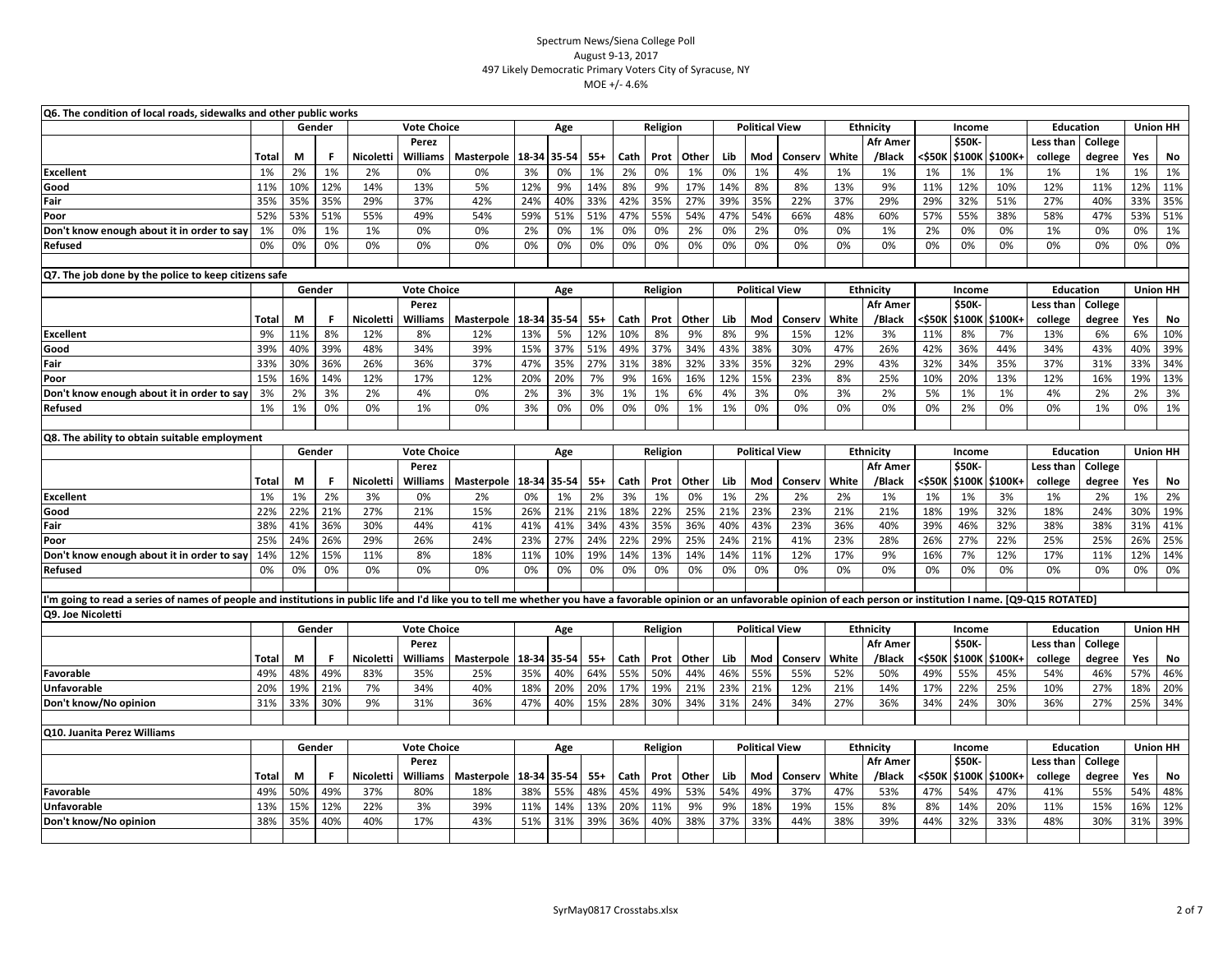| Q11. Martin Masterpole                                                                                                                 |              |        |     |           |                    |                          |             |           |           |            |          |           |                       |                       |            |                              |                  |                         |               |                |                  |               |                 |           |
|----------------------------------------------------------------------------------------------------------------------------------------|--------------|--------|-----|-----------|--------------------|--------------------------|-------------|-----------|-----------|------------|----------|-----------|-----------------------|-----------------------|------------|------------------------------|------------------|-------------------------|---------------|----------------|------------------|---------------|-----------------|-----------|
|                                                                                                                                        |              | Gender |     |           | <b>Vote Choice</b> |                          |             | Age       |           |            | Religion |           |                       | <b>Political View</b> |            |                              | Ethnicity        |                         | Income        |                | <b>Education</b> |               | <b>Union HH</b> |           |
|                                                                                                                                        |              |        |     |           | Perez              |                          |             |           |           |            |          |           |                       |                       |            |                              | <b>Afr Amer</b>  |                         | \$50K-        |                | Less than        | College       |                 |           |
|                                                                                                                                        | Total        | M      |     | Nicoletti | Williams           | Masterpole               | 18-34 35-54 |           | $55+$     | Cath       | Prot     | Other     | Lib                   | Mod                   | Conserv    | White                        | /Black           | <\$50K                  | <b>\$100K</b> | <b>S100K+</b>  | college          | degree        | Yes             | No        |
| Favorable                                                                                                                              | 27%          | 26%    | 28% | 26%       | 21%                | 80%                      | 8%          | 31%       | 30%       | 37%        | 24%      | 19%       | 28%                   | 31%                   | 21%        | 32%                          | 20%              | 18%                     | 29%           | 38%            | 18%              | 34%           | 31%             | 26%       |
| <b>Unfavorable</b>                                                                                                                     | 18%          | 18%    | 18% | 27%       | 21%                | 2%                       | 13%         | 17%       | 21%       | 18%        | 19%      | 18%       | 20%                   | 17%                   | 21%        | 19%                          | 16%              | 15%                     | 24%           | 17%            | 18%              | 18%           | 20%             | 17%       |
| Don't know/No opinion                                                                                                                  | 55%          | 56%    | 54% | 47%       | 58%                | 18%                      | 78%         | 51%       | 50%       | 44%        | 56%      | 63%       | 53%                   | 53%                   | 58%        | 49%                          | 64%              | 67%                     | 47%           | 45%            | 64%              | 49%           | 48%             | 57%       |
|                                                                                                                                        |              |        |     |           |                    |                          |             |           |           |            |          |           |                       |                       |            |                              |                  |                         |               |                |                  |               |                 |           |
| Q12. Andrew Cuomo                                                                                                                      |              |        |     |           |                    |                          |             |           |           |            |          |           |                       |                       |            |                              |                  |                         |               |                |                  |               |                 |           |
|                                                                                                                                        |              | Gender |     |           | <b>Vote Choice</b> |                          |             | Age       |           |            | Religion |           |                       | <b>Political View</b> |            |                              | Ethnicity        |                         | Income        |                | <b>Education</b> |               | <b>Union HH</b> |           |
|                                                                                                                                        |              |        |     |           | Perez              |                          |             |           |           |            |          |           |                       |                       |            |                              | Afr Amer         |                         | \$50K-        |                | Less than        | College       |                 |           |
|                                                                                                                                        | Total        | М      |     | Nicoletti | Williams           | Masterpole               | 18-34 35-54 |           | 55+       | Cath       | Prot     | Other     | Lib                   | Mod                   | Conserv    | White                        | /Black           | <\$50K                  | \$100K        | \$100K+        | college          | degree        | Yes             | No        |
| Favorable                                                                                                                              | 68%          | 72%    | 65% | 77%       | 66%                | 62%                      | 52%         | 64%       | 78%       | 68%        | 66%      | 70%       | 71%                   | 67%                   | 62%        | 67%                          | 75%              | 75%                     | 67%           | 55%            | 70%              | 66%           | 57%             | 71%       |
| <b>Unfavorable</b>                                                                                                                     | 23%          | 20%    | 25% | 20%       | 24%                | 30%                      | 28%         | 27%       | 17%       | 27%        | 23%      | 19%       | 22%                   | 22%                   | 28%        | 27%                          | 10%              | 15%                     | 24%           | 38%            | 18%              | 27%           | 38%             | 17%       |
| Don't know/No opinion                                                                                                                  | 9%           | 8%     | 10% | 4%        | 10%                | 8%                       | 20%         | 9%        | 5%        | 4%         | 11%      | 12%       | 6%                    | 11%                   | 10%        | 6%                           | 14%              | 10%                     | 8%            | 7%             | 13%              | 7%            | 5%              | 11%       |
|                                                                                                                                        |              |        |     |           |                    |                          |             |           |           |            |          |           |                       |                       |            |                              |                  |                         |               |                |                  |               |                 |           |
| Q14. Stephanie Miner                                                                                                                   |              |        |     |           |                    |                          |             |           |           |            |          |           |                       |                       |            |                              |                  |                         |               |                |                  |               |                 |           |
|                                                                                                                                        |              | Gender |     |           | <b>Vote Choice</b> |                          |             | Age       |           |            | Religion |           |                       | <b>Political View</b> |            |                              | <b>Ethnicity</b> |                         | Income        |                | <b>Education</b> |               | <b>Union HH</b> |           |
|                                                                                                                                        |              |        |     |           | Perez              |                          |             |           |           |            |          |           |                       |                       |            |                              | Afr Amer         |                         | <b>\$50K-</b> |                | Less than        | College       |                 |           |
|                                                                                                                                        | Total        | М      |     | Nicoletti | Williams           | Masterpole               | 18-34 35-54 |           | $55+$     | Cath       | Prot     | Other     | Lib                   | Mod                   | Conserv    | White                        | /Black           | <\$50K                  |               | \$100K \$100K+ | college          | degree        | Yes             | No        |
| Favorable                                                                                                                              | 69%          | 67%    | 71% | 66%       | 76%                | 56%                      | 56%         | 72%       | 71%       | 68%        | 67%      | 72%       | 79%                   | 58%                   | 60%        | 70%                          | 70%              | 65%                     | 72%           | 72%            | 65%              | 73%           | 71%             | 69%       |
| Unfavorable                                                                                                                            | 26%          | 28%    | 26% | 32%       | 22%                | 43%                      | 30%         | 26%       | 25%       | 30%        | 29%      | 21%       | 17%                   | 38%                   | 33%        | 26%                          | 25%              | 27%                     | 26%           | 24%            | 30%              | 23%           | 26%             | 26%       |
| Don't know/No opinion                                                                                                                  | 4%           | 5%     | 4%  | 2%        | 2%                 | 1%                       | 14%         | 2%        | 4%        | 3%         | 4%       | 6%        | 4%                    | 4%                    | 6%         | 4%                           | 5%               | 8%                      | 2%            | 3%             | 5%               | 4%            | 3%              | 5%        |
|                                                                                                                                        |              |        |     |           |                    |                          |             |           |           |            |          |           |                       |                       |            |                              |                  |                         |               |                |                  |               |                 |           |
| Q15. Donald Trump                                                                                                                      |              |        |     |           |                    |                          |             |           |           |            |          |           |                       |                       |            |                              |                  |                         |               |                |                  |               |                 |           |
|                                                                                                                                        |              | Gender |     |           | <b>Vote Choice</b> |                          |             | Age       |           |            | Religion |           |                       | <b>Political View</b> |            |                              | Ethnicity        |                         | Income        |                | <b>Education</b> |               | <b>Union HH</b> |           |
|                                                                                                                                        |              |        |     |           | Perez              |                          |             |           |           |            |          |           |                       |                       |            |                              | <b>Afr Amer</b>  |                         | \$50K-        |                | Less than        | College       |                 |           |
|                                                                                                                                        | <b>Total</b> | М      | F   | Nicoletti | <b>Williams</b>    | Masterpole   18-34 35-54 |             |           | $55+$     | Cath       | Prot     | Other     | Lib                   | Mod                   | Conserv    | White                        | /Black           | <\$50K                  |               | \$100K \$100K+ | college          | degree        | Yes             | No        |
| Favorable                                                                                                                              | 6%           | 9%     | 4%  | 11%       | 3%                 | 4%                       | 6%          | 4%        | 8%        | 9%         | 9%       | 1%        | 2%                    | 5%                    | 25%        | 8%                           | 4%               | 8%                      | 8%            | 2%             | 6%               | 6%            | 7%              | 6%        |
| <b>Unfavorable</b>                                                                                                                     | 91%          | 88%    | 93% | 87%       | 95%                | 93%                      | 92%         | 94%       | 88%       | 88%        | 86%      | 98%       | 97%                   | 91%                   | 74%        | 89%                          | 93%              | 88%                     | 91%           | 97%            | 88%              | 94%           | 92%             | 91%       |
| Don't know/No opinion                                                                                                                  | 3%           | 3%     | 3%  | 2%        | 2%                 | 2%                       | 2%          | 2%        | 4%        | 3%         | 5%       | 0%        | 1%                    | 4%                    | 1%         | 3%                           | 3%               | 4%                      | 2%            | 0%             | 6%               | 1%            | 2%              | 3%        |
|                                                                                                                                        |              |        |     |           |                    |                          |             |           |           |            |          |           |                       |                       |            |                              |                  |                         |               |                |                  |               |                 |           |
| Q16. If the Democratic primary for Mayor of Syracuse were held today, who would you vote for if the candidates were: [CHOICES ROTATED] |              |        |     |           |                    |                          |             |           |           |            |          |           |                       |                       |            |                              |                  |                         |               |                | <b>Education</b> |               | <b>Union HH</b> |           |
|                                                                                                                                        |              | Gender |     |           | Age                |                          |             |           |           | Religion   |          |           | <b>Political View</b> |                       |            | Ethnicity<br><b>Afr Amer</b> |                  | Income<br><b>\$50K-</b> |               | Less than      | College          |               |                 |           |
|                                                                                                                                        | Total        | М      | F.  |           |                    |                          | 18-34       | 35-54     | $55+$     | Cath       | Prot     | Other     | Lib                   | Mod                   | Conserv    | White                        | /Black           | <\$50K                  | <b>\$100K</b> | \$100K+        |                  |               | Yes             |           |
| Joe Nicoletti                                                                                                                          |              | 40%    | 29% |           |                    |                          | 29%         | 29%       | 40%       | 42%        | 40%      | 22%       | 26%                   | 38%                   | 53%        |                              |                  | 36%                     |               | 31%            | college<br>45%   | degree<br>26% | 42%             | No<br>30% |
|                                                                                                                                        | 34%          |        | 38% |           |                    |                          |             |           |           |            |          |           |                       | 35%                   |            | 36%                          | 33%              |                         | 34%           | 32%            |                  |               | 35%             | 36%       |
| <b>Juanita Perez Williams</b>                                                                                                          | 36%<br>8%    | 33%    | 9%  |           |                    |                          | 33%<br>5%   | 41%<br>9% | 32%<br>8% | 23%<br>13% | 36%      | 47%<br>7% | 43%                   | 8%                    | 14%<br>10% | 32%<br>9%                    | 38%<br>6%        | 33%<br>6%               | 44%<br>5%     | 19%            | 28%<br>5%        | 42%           | 5%              | 10%       |
| <b>Martin Masterpole</b><br>Don't know/No opinion                                                                                      |              | 7%     | 24% |           |                    |                          |             |           |           | 22%        | 4%       |           | 9%                    | 19%                   |            | 22%                          | 23%              | 25%                     | 17%           | 18%            | 23%              | 11%<br>22%    | 18%             | 24%       |
|                                                                                                                                        | 22%          | 19%    |     |           |                    |                          | 34%         | 20%       | 20%       |            | 20%      | 24%       | 22%                   |                       | 23%        |                              |                  |                         |               |                |                  |               |                 |           |
|                                                                                                                                        |              |        |     |           |                    |                          |             |           |           |            |          |           |                       |                       |            |                              |                  |                         |               |                |                  |               |                 |           |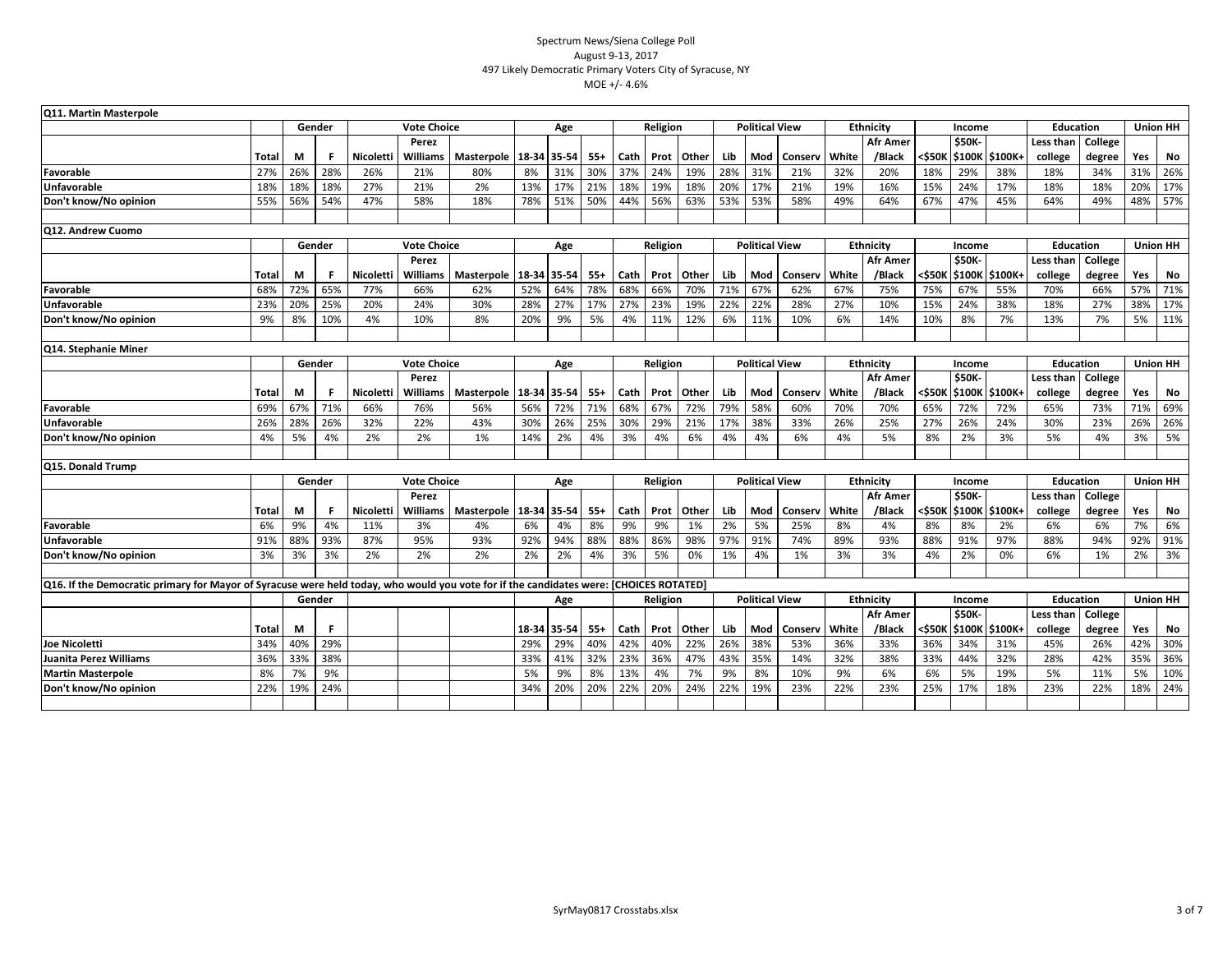| Q17. How likely would you say you are to vote for [CANDIDATE NAME]?<br><b>Education</b><br>Gender<br><b>Political View</b>                                                            |              |          |           |                                                           |                          |                   |              |              |              |             |             |              |                       |                       |                |                  |                           |               |                  |                  |                      |                   |                 |                 |
|---------------------------------------------------------------------------------------------------------------------------------------------------------------------------------------|--------------|----------|-----------|-----------------------------------------------------------|--------------------------|-------------------|--------------|--------------|--------------|-------------|-------------|--------------|-----------------------|-----------------------|----------------|------------------|---------------------------|---------------|------------------|------------------|----------------------|-------------------|-----------------|-----------------|
|                                                                                                                                                                                       |              |          |           |                                                           | <b>Vote Choice</b>       |                   |              | Age          |              |             | Religion    |              |                       |                       |                |                  | <b>Ethnicity</b>          |               | Income           |                  |                      |                   |                 | <b>Union HH</b> |
|                                                                                                                                                                                       | <b>Total</b> | М        | F         | Perez<br>Nicoletti<br><b>Williams</b><br>Masterpole 18-34 |                          |                   |              | 35-54        | $55+$        | Cath        | Prot        | Other        | Lib                   | Mod                   | Conserv        | White            | Afr Amer<br>/Black        | <\$50K        | \$50K-           | \$100K \$100K+   | Less than<br>college | College<br>degree | Yes             | No              |
| Absolutely certain; there's no chance I will<br>change my mind                                                                                                                        | 30%          | 34%      | 26%       | 37%                                                       | 21%                      | 36%               | 19%          | 28%          | 35%          | 33%         | 27%         | 28%          | 24%                   | 34%                   | 39%            | 28%              | 35%                       | 25%           | 31%              | 29%              | 36%                  | 25%               | 26%             | 31%             |
| Fairly certain; it's unlikely I will change my<br>mind                                                                                                                                | 46%          | 40%      | 50%       | 39%                                                       | 54%                      | 39%               | 50%          | 46%          | 45%          | 47%         | 49%         | 41%          | 49%                   | 46%                   | 39%            | 47%              | 43%                       | 52%           | 46%              | 38%              | 39%                  | 51%               | 48%             | 46%             |
| Not very certain; I very well may change                                                                                                                                              | 18%          | 21%      | 16%       | 16%                                                       | 20%                      | 20%               | 24%          | 20%          | 13%          | 14%         | 14%         | 26%          | 21%                   | 12%                   | 17%            | 19%              | 12%                       | 14%           | 18%              | 25%              | 15%                  | 20%               | 20%             | 17%             |
| my mind<br>Not certain at all; there's a good chance I                                                                                                                                | 6%           | 4%       | 7%        | 6%                                                        | 5%                       | 5%                | 7%           | 4%           | 6%           | 5%          | 7%          | 4%           | 5%                    | 7%                    | 5%             | 4%               | 8%                        | 7%            | 5%               | 5%               | 8%                   | 4%                | 4%              | 6%              |
| will change my mind<br>Don't know/No opinion                                                                                                                                          | 1%           | 0%       | 2%        | 2%                                                        | 1%                       | 0%                | 0%           | 1%           | 2%           | 1%          | 3%          | 0%           | 1%                    | 1%                    | 0%             | 1%               | 1%                        | 1%            | 0%               | 3%               | 2%                   | 1%                | 2%              | 1%              |
|                                                                                                                                                                                       |              |          |           |                                                           |                          |                   |              |              |              |             |             |              |                       |                       |                |                  |                           |               |                  |                  |                      |                   |                 |                 |
| Q18. How would you rate the job that Stephanie Miner has been doing as Mayor of Syracuse? Would you rate it as excellent, good, fair or poor?                                         |              |          |           |                                                           |                          |                   |              |              |              |             |             |              |                       |                       |                |                  |                           |               |                  |                  |                      |                   |                 |                 |
|                                                                                                                                                                                       |              |          | Gender    |                                                           | <b>Vote Choice</b>       |                   |              | Age          |              |             | Religion    |              |                       | <b>Political View</b> |                |                  | Ethnicity                 |               | Income           |                  | <b>Education</b>     |                   |                 | <b>Union HH</b> |
|                                                                                                                                                                                       | Total        | M        | F.        | Nicoletti                                                 | Perez<br><b>Williams</b> | Masterpole        | 18-34        | 35-54        | $55+$        | Cath        | Prot        | Other        | Lib                   | Mod                   | Conserv        | White            | Afr Amer<br>/Black        | <\$50K        | \$50K-<br>\$100K | \$100K+          | Less than<br>college | College<br>degree | Yes             | No              |
| <b>Excellent</b>                                                                                                                                                                      | 16%          | 11%      | 19%       | 18%                                                       | 16%                      | 15%               | 0%           | 17%          | 21%          | 19%         | 14%         | 16%          | 22%                   | 9%                    | 13%            | 18%              | 13%                       | 13%           | 20%              | 15%              | 11%                  | 20%               | 22%             | 14%             |
| Good                                                                                                                                                                                  | 42%          | 44%      | 41%       | 37%                                                       | 47%                      | 44%               | 38%          | 42%          | 44%          | 34%         | 45%         | 50%          | 48%                   | 38%                   | 33%            | 45%              | 40%                       | 44%           | 39%              | 46%              | 40%                  | 43%               | 42%             | 42%             |
| Fair                                                                                                                                                                                  | 27%          | 28%      | 25%       | 27%                                                       | 25%                      | 30%               | 43%          | 24%          | 23%          | 28%         | 27%         | 24%          | 21%                   | 31%                   | 37%            | 23%              | 33%                       | 26%           | 27%              | 27%              | 30%                  | 25%               | 23%             | 28%             |
| Poor                                                                                                                                                                                  | 14%          | 15%      | 14%       | 19%                                                       | 11%                      | 11%               | 17%          | 17%          | 10%          | 19%         | 14%         | 9%           | 9%                    | 20%                   | 17%            | 14%              | 12%                       | 16%           | 13%              | 11%              | 18%                  | 11%               | 12%             | 14%             |
| Don't know/Refused                                                                                                                                                                    | 1%           | 2%       | 1%        | 0%                                                        | 1%                       | 0%                | 2%           | 1%           | 1%           | 0%          | 2%          | 1%           | 2%                    | 1%                    | 0%             | 1%               | 2%                        | 1%            | 1%               | 1%               | 1%                   | 1%                | 1%              | 1%              |
| Q19. Despite it being a long way off, if Stephanie Miner ran against Andrew Cuomo in a Democratic primary for Governor, as of today, would you vote for: [Q20-Q27 ROTATED]            |              |          |           |                                                           |                          |                   |              |              |              |             |             |              |                       |                       |                |                  |                           |               |                  |                  |                      |                   |                 |                 |
|                                                                                                                                                                                       |              |          | Gender    |                                                           | <b>Vote Choice</b>       |                   | Age          |              |              | Religion    |             |              | <b>Political View</b> |                       |                | <b>Ethnicity</b> |                           | Income        |                  | <b>Education</b> |                      |                   | <b>Union HH</b> |                 |
|                                                                                                                                                                                       | <b>Total</b> | M        | F.        | <b>Nicoletti</b>                                          | Perez<br>Williams        | Masterpole 18-34  |              | 35-54        | $55+$        | Cath        | Prot        | Other        | Lib                   | Mod                   | Conserv        | White            | <b>Afr Amer</b><br>/Black | <\$50K        | \$50K-<br>\$100K | \$100K+          | Less than<br>college | College<br>degree | Yes             | No              |
| <b>Andrew Cuomo</b>                                                                                                                                                                   | 47%          | 53%      | 43%       | 60%                                                       | 41%                      | 56%               | 33%          | 46%          | 54%          | 52%         | 50%         | 40%          | 42%                   | 53%                   | 57%            | 43%              | 57%                       | 56%           | 42%              | 43%              | 54%                  | 41%               | 34%             | 52%             |
| <b>Stephanie Miner</b>                                                                                                                                                                | 38%          | 32%      | 41%       | 28%                                                       | 46%                      | 39%               | 51%          | 40%          | 29%          | 33%         | 34%         | 46%          | 43%                   | 34%                   | 30%            | 40%              | 31%                       | 31%           | 43%              | 40%              | 30%                  | 43%               | 46%             | 35%             |
| Vol: Wouldn't vote                                                                                                                                                                    | 4%           | 7%       | 2%        | 6%                                                        | 3%                       | 2%                | 2%           | 6%           | 3%           | 6%          | 6%          | 2%           | 2%                    | 6%                    | 6%             | 5%               | 1%                        | 4%            | 4%               | 5%               | 3%                   | 5%                | 11%             | 1%              |
| Don't know/No opinion                                                                                                                                                                 | 11%          | 8%       | 14%       | 6%                                                        | 11%                      | 4%                | 14%          | 8%           | 14%          | 10%         | 11%         | 12%          | 13%                   | 8%                    | 7%             | 12%              | 11%                       | 9%            | 11%              | 12%              | 12%                  | 11%               | 9%              | 12%             |
|                                                                                                                                                                                       |              |          |           |                                                           |                          |                   |              |              |              |             |             |              |                       |                       |                |                  |                           |               |                  |                  |                      |                   |                 |                 |
| As you consider each of the following issues, would you say that the City of Syracuse has over the last four years been on the right track or has been moving in the wrong direction. |              |          |           |                                                           |                          |                   |              |              |              |             |             |              |                       |                       |                |                  |                           |               |                  |                  |                      |                   |                 |                 |
| Q20. Improving the city's infrastructure                                                                                                                                              |              |          |           |                                                           |                          |                   |              |              |              |             |             |              |                       |                       |                |                  |                           |               |                  |                  |                      |                   |                 |                 |
|                                                                                                                                                                                       |              |          | Gender    |                                                           | <b>Vote Choice</b>       |                   |              | Age          |              |             | Religion    |              |                       | <b>Political View</b> |                |                  | <b>Ethnicity</b>          |               | Income           |                  | <b>Education</b>     |                   |                 | <b>Union HH</b> |
|                                                                                                                                                                                       | Total        | М        | F.        | Nicoletti                                                 | Perez<br><b>Williams</b> | Masterpole        | 18-34        | 35-54        | $55+$        | Cath        | Prot        | Other        | Lib                   | Mod                   | Conserv        | White            | <b>Afr Amer</b><br>/Black | <\$50K        | \$50K-<br>\$100K | \$100K+          | Less than<br>college | College<br>degree | Yes             | No              |
| <b>Right track</b>                                                                                                                                                                    | 53%          | 53%      | 53%       | 48%                                                       | 59%                      | 47%               | 52%          | 57%          | 49%          | 49%         | 55%         | 54%          | 60%                   | 47%                   | 43%            | 50%              | 55%                       | 50%           | 54%              | 57%              | 48%                  | 57%               | 60%             | 51%             |
| <b>Wrong direction</b>                                                                                                                                                                | 41%          | 42%      | 41%       | 48%                                                       | 38%                      | 42%               | 43%          | 39%          | 42%          | 46%         | 40%         | 39%          | 33%                   | 49%                   | 54%            | 43%              | 39%                       | 42%           | 42%              | 37%              | 46%                  | 37%               | 35%             | 43%             |
| <b>Vol: Neither</b>                                                                                                                                                                   | 1%           | 1%       | 1%        | 1%                                                        | 1%                       | 0%                | 0%           | 0%           | 2%           | 1%          | 1%          | 1%           | 1%                    | 1%                    | 1%             | 1%               | 1%                        | 2%            | 0%               | 0%               | 1%                   | 1%                | 0%              | 1%              |
| Don't know/No opinion                                                                                                                                                                 | 5%           | 5%       | 6%        | 3%                                                        | 2%                       | 11%               | 5%           | 4%           | 7%           | 4%          | 4%          | 6%           | 6%                    | 3%                    | 2%             | 6%               | 5%                        | 6%            | 4%               | 5%               | 5%                   | 5%                | 5%              | 5%              |
| Q21. Cooperating with County government on the consolidation of services                                                                                                              |              |          |           |                                                           |                          |                   |              |              |              |             |             |              |                       |                       |                |                  |                           |               |                  |                  |                      |                   |                 |                 |
|                                                                                                                                                                                       |              |          | Gender    |                                                           | <b>Vote Choice</b>       |                   | Age          |              |              | Religion    |             |              | <b>Political View</b> |                       |                | <b>Ethnicity</b> |                           | Income        |                  | Education        |                      |                   | <b>Union HH</b> |                 |
|                                                                                                                                                                                       |              |          |           |                                                           | Perez                    |                   |              |              |              |             |             |              |                       |                       |                |                  | <b>Afr Amer</b>           |               | \$50K-           |                  | Less than            | College           |                 |                 |
| <b>Right track</b>                                                                                                                                                                    | Total<br>43% | M<br>48% | F.<br>41% | Nicoletti<br>48%                                          | <b>Williams</b><br>40%   | Masterpole<br>56% | 18-34<br>47% | 35-54<br>39% | $55+$<br>47% | Cath<br>40% | Prot<br>46% | Other<br>47% | Lib<br>48%            | Mod<br>41%            | Conserv<br>42% | White<br>43%     | /Black<br>47%             | <\$50K<br>44% | \$100K<br>42%    | \$100K+<br>45%   | college<br>44%       | degree<br>43%     | Yes<br>47%      | No<br>42%       |
|                                                                                                                                                                                       |              | 32%      | 39%       | 36%                                                       | 41%                      | 36%               | 35%          | 41%          | 33%          | 41%         | 36%         | 32%          | 33%                   | 39%                   | 44%            | 38%              | 32%                       | 37%           | 36%              | 42%              | 33%                  | 39%               | 33%             | 38%             |
| <b>Wrong direction</b><br><b>Vol: Neither</b>                                                                                                                                         | 36%<br>2%    | 3%       | 1%        | 1%                                                        | 3%                       | 2%                | 0%           | 1%           | 2%           | 0%          | 1%          | 2%           | 2%                    | 1%                    | 1%             | 2%               | 1%                        | 0%            | 2%               | 3%               | 1%                   | 2%                | 2%              | 1%              |
| Don't know/No opinion                                                                                                                                                                 | 19%          | 17%      | 20%       | 15%                                                       | 16%                      | 6%                | 19%          | 19%          | 18%          | 18%         | 17%         | 18%          | 17%                   | 19%                   | 13%            | 17%              | 20%                       | 19%           | 21%              | 10%              | 22%                  | 16%               | 18%             | 19%             |
|                                                                                                                                                                                       |              |          |           |                                                           |                          |                   |              |              |              |             |             |              |                       |                       |                |                  |                           |               |                  |                  |                      |                   |                 |                 |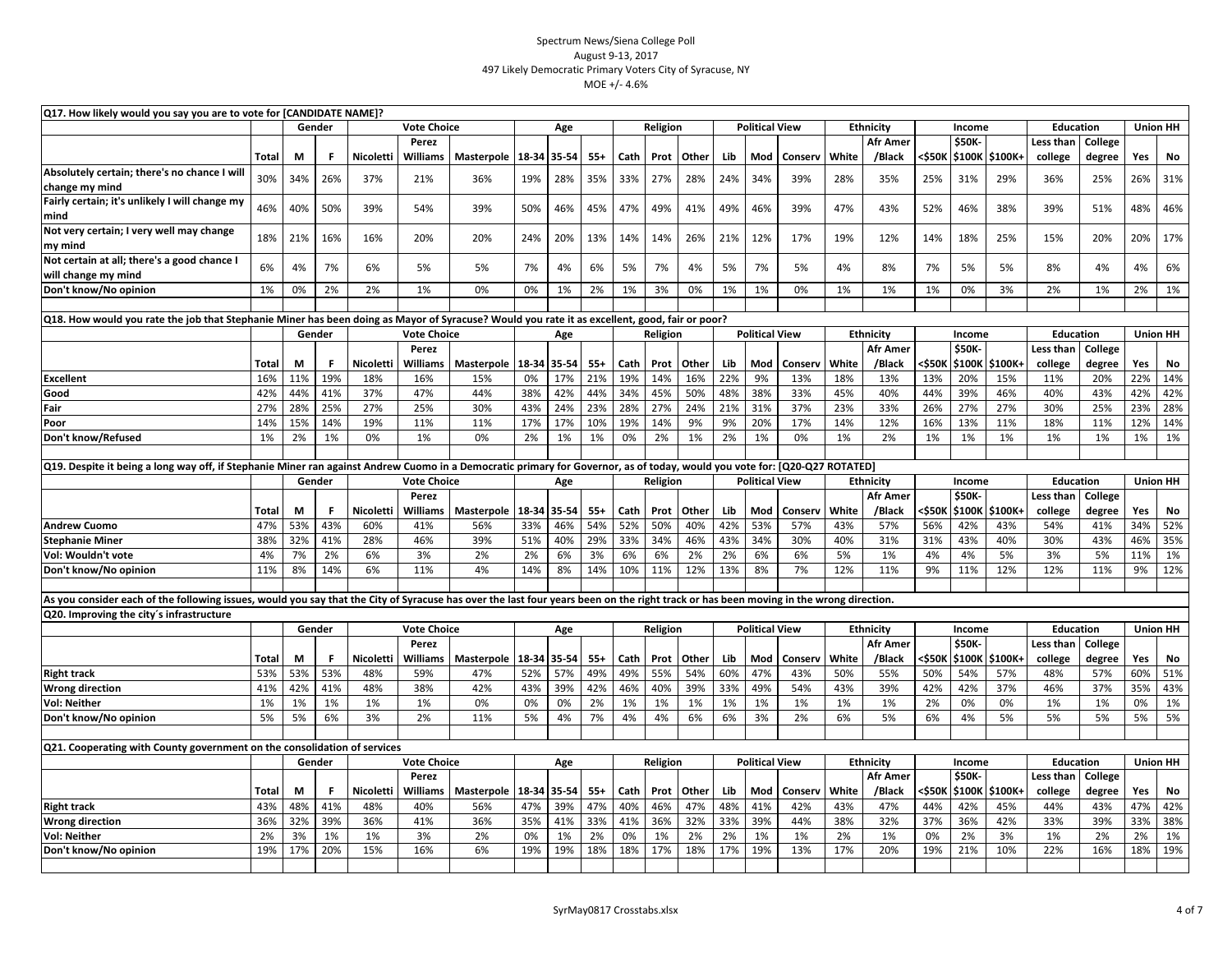| Q22. Encouraging economic development<br><b>Vote Choice</b><br><b>Ethnicity</b><br><b>Education</b><br><b>Union HH</b><br>Gender<br>Religion<br><b>Political View</b><br>Age<br>Income |       |        |     |                    |                    |                            |             |       |       |      |          |       |     |                       |         |       |                  |        |                         |         |                  |         |                 |                 |
|----------------------------------------------------------------------------------------------------------------------------------------------------------------------------------------|-------|--------|-----|--------------------|--------------------|----------------------------|-------------|-------|-------|------|----------|-------|-----|-----------------------|---------|-------|------------------|--------|-------------------------|---------|------------------|---------|-----------------|-----------------|
|                                                                                                                                                                                        |       |        |     |                    |                    |                            |             |       |       |      |          |       |     |                       |         |       |                  |        |                         |         |                  |         |                 |                 |
|                                                                                                                                                                                        |       |        |     |                    | Perez              |                            |             |       |       |      |          |       |     |                       |         |       | Afr Amer         |        | \$50K-                  |         | Less than        | College |                 |                 |
|                                                                                                                                                                                        | Total | M      | F   | Nicoletti          | Williams           | Masterpole                 | 18-34 35-54 |       | $55+$ | Cath | Prot     | Other | Lib | Mod                   | Conserv | White | /Black           | <\$50К | \$100K                  | \$100K+ | college          | degree  | Yes             | No              |
| <b>Right track</b>                                                                                                                                                                     | 61%   | 66%    | 58% | 57%                | 65%                | 66%                        | 68%         | 59%   | 60%   | 56%  | 61%      | 65%   | 68% | 60%                   | 45%     | 59%   | 67%              | 58%    | 60%                     | 69%     | 56%              | 65%     | 63%             | 60%             |
| <b>Wrong direction</b>                                                                                                                                                                 | 33%   | 31%    | 34% | 38%                | 29%                | 28%                        | 27%         | 39%   | 29%   | 37%  | 36%      | 27%   | 27% | 34%                   | 50%     | 33%   | 30%              | 34%    | 36%                     | 29%     | 35%              | 31%     | 32%             | 34%             |
| <b>Vol: Neither</b>                                                                                                                                                                    | 1%    | 1%     | 1%  | 1%                 | 1%                 | 0%                         | 0%          | 0%    | 3%    | 1%   | 1%       | 1%    | 1%  | 1%                    | 1%      | 1%    | 0%               | 2%     | 1%                      | 0%      | 1%               | 1%      | 0%              | 1%              |
| Don't know/No opinion                                                                                                                                                                  | 5%    | 2%     | 7%  | 4%                 | 5%                 | 6%                         | 5%          | 2%    | 9%    | 5%   | 2%       | 8%    | 4%  | 5%                    | 4%      | 6%    | 3%               | 6%     | 4%                      | 1%      | 8%               | 3%      | 5%              | 5%              |
|                                                                                                                                                                                        |       |        |     |                    |                    |                            |             |       |       |      |          |       |     |                       |         |       |                  |        |                         |         |                  |         |                 |                 |
| Q23. Improving the city's financial well-being                                                                                                                                         |       |        |     |                    |                    |                            |             |       |       |      |          |       |     |                       |         |       |                  |        |                         |         |                  |         |                 |                 |
|                                                                                                                                                                                        |       | Gender |     |                    | <b>Vote Choice</b> |                            |             | Age   |       |      | Religion |       |     | <b>Political View</b> |         |       | <b>Ethnicity</b> |        | Income                  |         | <b>Education</b> |         |                 | <b>Union HH</b> |
|                                                                                                                                                                                        |       |        |     |                    | Perez              |                            |             |       |       |      |          |       |     |                       |         |       | Afr Amer         |        | <b>\$50K-</b>           |         | Less than        | College |                 |                 |
|                                                                                                                                                                                        | Total | М      | F   | Nicoletti          | Williams           | Masterpole                 | 18-34       | 35-54 | $55+$ | Cath | Prot     | Other | Lib | Mod                   | Conserv | White | /Black           | <\$50K | \$100K                  | \$100K+ | college          | degree  | Yes             | No              |
| <b>Right track</b>                                                                                                                                                                     | 49%   | 52%    | 47% | 47%                | 53%                | 52%                        | 52%         | 48%   | 49%   | 51%  | 46%      | 49%   | 57% | 45%                   | 38%     | 53%   | 47%              | 46%    | 47%                     | 58%     | 45%              | 52%     | 55%             | 47%             |
| <b>Wrong direction</b>                                                                                                                                                                 | 40%   | 42%    | 39% | 44%                | 38%                | 37%                        | 43%         | 44%   | 35%   | 39%  | 43%      | 39%   | 36% | 41%                   | 55%     | 37%   | 41%              | 42%    | 42%                     | 37%     | 41%              | 40%     | 36%             | 42%             |
| <b>Vol: Neither</b>                                                                                                                                                                    | 1%    | 0%     | 1%  | 1%                 | 1%                 | 0%                         | 0%          | 0%    | 2%    | 1%   | 1%       | 1%    | 0%  | 2%                    | 1%      | 1%    | 1%               | 2%     | 0%                      | 0%      | 1%               | 1%      | 1%              | 1%              |
| Don't know/No opinion                                                                                                                                                                  | 10%   | 5%     | 13% | 7%                 | 9%                 | 11%                        | 5%          | 8%    | 13%   | 9%   | 10%      | 11%   | 7%  | 12%                   | 5%      | 9%    | 11%              | 11%    | 11%                     | 4%      | 13%              | 8%      | 8%              | 10%             |
|                                                                                                                                                                                        |       |        |     |                    |                    |                            |             |       |       |      |          |       |     |                       |         |       |                  |        |                         |         |                  |         |                 |                 |
| Q24. Succeeding in obtaining appropriate funding from the state government                                                                                                             |       |        |     |                    |                    |                            |             |       |       |      |          |       |     |                       |         |       |                  |        |                         |         |                  |         |                 |                 |
|                                                                                                                                                                                        |       | Gender |     |                    | <b>Vote Choice</b> |                            |             | Age   |       |      | Religion |       |     | <b>Political View</b> |         |       | Ethnicity        |        | Income                  |         | <b>Education</b> |         |                 | <b>Union HH</b> |
|                                                                                                                                                                                        |       |        |     |                    | Perez              |                            |             |       |       |      |          |       |     |                       |         |       | Afr Amer         |        | \$50K-                  |         | Less than        | College |                 |                 |
|                                                                                                                                                                                        | Total | М      | F   | Nicoletti          | Williams           | Masterpole                 | 18-34       | 35-54 | $55+$ | Cath | Prot     | Other | Lib | Mod                   | Conserv | White | /Black           | <\$50K | \$100K                  | \$100K+ | college          | degree  | Yes             | No              |
| <b>Right track</b>                                                                                                                                                                     | 43%   | 49%    | 39% | 46%                | 46%                | 35%                        | 31%         | 45%   | 46%   | 39%  | 42%      | 48%   | 48% | 39%                   | 42%     | 46%   | 39%              | 46%    | 47%                     | 37%     | 37%              | 48%     | 47%             | 42%             |
| <b>Wrong direction</b>                                                                                                                                                                 | 34%   | 33%    | 35% | 38%                | 31%                | 41%                        | 46%         | 32%   | 33%   | 33%  | 37%      | 34%   | 29% | 38%                   | 46%     | 30%   | 40%              | 33%    | 33%                     | 41%     | 39%              | 31%     | 29%             | 35%             |
| <b>Vol: Neither</b>                                                                                                                                                                    | 1%    | 1%     | 1%  | 0%                 | 2%                 | 0%                         | 0%          | 1%    | 1%    | 1%   | 1%       | 1%    | 2%  | 1%                    | 1%      | 1%    | 2%               | 1%     | 1%                      | 0%      | 1%               | 1%      | 2%              | 1%              |
| Don't know/No opinion                                                                                                                                                                  | 22%   | 17%    | 25% | 15%                | 20%                | 24%                        | 23%         | 22%   | 20%   | 27%  | 19%      | 16%   | 21% | 22%                   | 11%     | 22%   | 19%              | 19%    | 19%                     | 22%     | 23%              | 20%     | 22%             | 21%             |
|                                                                                                                                                                                        |       |        |     |                    |                    |                            |             |       |       |      |          |       |     |                       |         |       |                  |        |                         |         |                  |         |                 |                 |
| Q25. Addressing the needs of all of its neighborhoods fairly                                                                                                                           |       | Gender |     |                    | <b>Vote Choice</b> |                            |             |       |       |      |          |       |     | <b>Political View</b> |         |       | Ethnicity        |        |                         |         | <b>Education</b> |         | <b>Union HH</b> |                 |
|                                                                                                                                                                                        |       |        |     |                    | Perez              |                            |             | Age   |       |      | Religion |       |     |                       |         |       | Afr Amer         |        | Income<br><b>\$50K-</b> |         | Less than        | College |                 |                 |
|                                                                                                                                                                                        | Total | M      |     | Nicoletti          | Williams           | Masterpole                 | 18-34       | 35-54 | $55+$ | Cath | Prot     | Other | Lib | Mod                   | Conserv | White | /Black           | <\$50K | \$100K                  | \$100K+ | college          | degree  | Yes             | No              |
| <b>Right track</b>                                                                                                                                                                     | 38%   | 41%    | 36% | 47%                | 34%                | 25%                        | 31%         | 35%   | 44%   | 47%  | 36%      | 34%   | 43% | 36%                   | 31%     | 43%   | 33%              | 39%    | 33%                     | 45%     | 37%              | 38%     | 45%             | 35%             |
| <b>Wrong direction</b>                                                                                                                                                                 | 54%   | 48%    | 58% | 48%                | 58%                | 56%                        | 65%         | 59%   | 45%   | 48%  | 56%      | 57%   | 50% | 55%                   | 67%     | 49%   | 59%              | 50%    | 63%                     | 50%     | 53%              | 55%     | 49%             | 57%             |
| <b>Vol: Neither</b>                                                                                                                                                                    | 2%    | 3%     | 1%  | 0%                 | 3%                 | 7%                         | 0%          | 3%    | 2%    | 0%   | 4%       | 2%    | 3%  | 1%                    | 0%      | 2%    | 3%               | 4%     | 1%                      | 1%      | 4%               | 1%      | 1%              | 2%              |
| Don't know/No opinion                                                                                                                                                                  | 6%    | 7%     | 5%  | 5%                 | 5%                 | 12%                        | 5%          | 4%    | 9%    | 5%   | 4%       | 7%    | 4%  | 8%                    | 1%      | 7%    | 5%               | 6%     | 3%                      | 4%      | 6%               | 6%      | 5%              | 6%              |
|                                                                                                                                                                                        |       |        |     |                    |                    |                            |             |       |       |      |          |       |     |                       |         |       |                  |        |                         |         |                  |         |                 |                 |
| Q26. The amount of crime in the city                                                                                                                                                   |       |        |     |                    |                    |                            |             |       |       |      |          |       |     |                       |         |       |                  |        |                         |         |                  |         |                 |                 |
|                                                                                                                                                                                        |       | Gender |     | <b>Vote Choice</b> |                    |                            |             | Age   |       |      | Religion |       |     | <b>Political View</b> |         |       | Ethnicity        |        | Income                  |         | <b>Education</b> |         | <b>Union HH</b> |                 |
|                                                                                                                                                                                        |       |        |     |                    | Perez              |                            |             |       |       |      |          |       |     |                       |         |       | Afr Amer         |        | <b>\$50K-</b>           |         | Less than        | College |                 |                 |
|                                                                                                                                                                                        | Total | М      | F   | Nicoletti          | <b>Williams</b>    | Masterpole   18-34   35-54 |             |       | 55+   | Cath | Prot     | Other | Lib | Mod                   | Conserv | White | /Black           | <\$50K | \$100K                  | \$100K+ | college          | degree  | Yes             | No              |
| <b>Right track</b>                                                                                                                                                                     | 32%   | 33%    | 31% | 34%                | 29%                | 34%                        | 22%         | 30%   | 37%   | 32%  | 33%      | 31%   | 37% | 31%                   | 20%     | 36%   | 27%              | 35%    | 29%                     | 35%     | 27%              | 36%     | 31%             | 33%             |
| <b>Wrong direction</b>                                                                                                                                                                 | 61%   | 58%    | 62% | 60%                | 62%                | 64%                        | 67%         | 65%   | 55%   | 64%  | 60%      | 58%   | 54% | 64%                   | 78%     | 57%   | 66%              | 60%    | 64%                     | 56%     | 66%              | 57%     | 61%             | 61%             |
| <b>Vol: Neither</b>                                                                                                                                                                    | 3%    | 3%     | 3%  | 3%                 | 3%                 | 0%                         | 4%          | 2%    | 3%    | 1%   | 4%       | 4%    | 2%  | 3%                    | 1%      | 3%    | 4%               | 3%     | 3%                      | 4%      | 3%               | 3%      | 4%              | 3%              |
| Don't know/No opinion                                                                                                                                                                  | 5%    | 6%     | 4%  | 3%                 | 6%                 | 2%                         | 8%          | 3%    | 5%    | 3%   | 3%       | 8%    | 7%  | 1%                    | 1%      | 5%    | 4%               | 3%     | 4%                      | 5%      | 4%               | 5%      | 4%              | 4%              |
|                                                                                                                                                                                        |       |        |     |                    |                    |                            |             |       |       |      |          |       |     |                       |         |       |                  |        |                         |         |                  |         |                 |                 |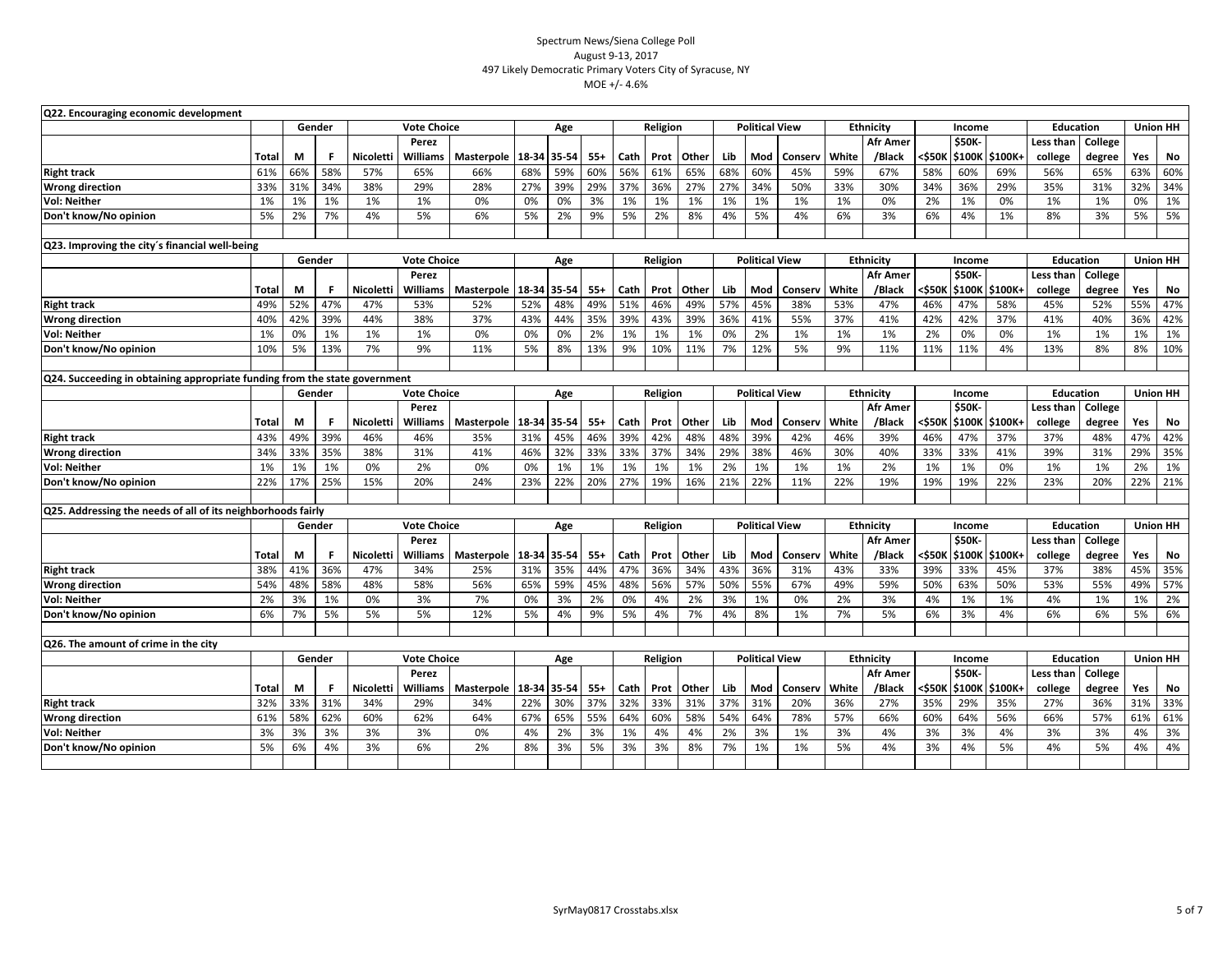| Q27. The opportunities that young people in the city have in order to be successful<br><b>Union HH</b><br><b>Political View</b><br><b>Ethnicity</b><br><b>Education</b><br>Gender                   |       |     |        |           |                    |                            |     |     |      |             |          |              |                       |         |                   |       |                  |               |               |                                                                                                      |                   |        |     |                 |
|-----------------------------------------------------------------------------------------------------------------------------------------------------------------------------------------------------|-------|-----|--------|-----------|--------------------|----------------------------|-----|-----|------|-------------|----------|--------------|-----------------------|---------|-------------------|-------|------------------|---------------|---------------|------------------------------------------------------------------------------------------------------|-------------------|--------|-----|-----------------|
|                                                                                                                                                                                                     |       |     |        |           | <b>Vote Choice</b> |                            |     | Age |      |             | Religion |              |                       |         |                   |       |                  |               | Income        |                                                                                                      |                   |        |     |                 |
|                                                                                                                                                                                                     |       |     |        |           | Perez              |                            |     |     |      |             |          |              |                       |         |                   |       | Afr Amer         |               | <b>\$50K-</b> |                                                                                                      | Less than College |        |     |                 |
|                                                                                                                                                                                                     | Total | M   |        | Nicoletti | <b>Williams</b>    | Masterpole   18-34   35-54 |     |     | -55+ | <b>Cath</b> |          | Prot Other   | Lib.                  |         | Mod Conserv White |       | /Black           |               |               | <s50k \$100k="" \$100k+<="" th=""  =""><th>college</th><th>degree</th><th>Yes</th><th>No</th></s50k> | college           | degree | Yes | No              |
| <b>Right track</b>                                                                                                                                                                                  | 43%   | 48% | 40%    | 49%       | 38%                | 44%                        | 54% | 41% | 41%  | 37%         | 41%      | 50%          |                       | 45% 44% | 36%               | 45%   | 39%              | 45%           | 35%           | 52%                                                                                                  | 45%               | 41%    | 51% | 40%             |
| <b>Wrong direction</b>                                                                                                                                                                              | 49%   | 46% | 51%    | 45%       | 55%                | 40%                        | 43% | 56% | 45%  | 52%         | 54%      | 43%          |                       | 47% 49% | 59%               | 46%   | 54%              | 46%           | 60%           | 41%                                                                                                  | 47%               | 51%    | 43% | 52%             |
| <b>Vol: Neither</b>                                                                                                                                                                                 | 1%    | 0%  | 1%     | 0%        | 1%                 | 0%                         | 0%  | 0%  | 2%   | 1%          | 1%       | 1%           | 0%                    | 1%      | 1%                | 1%    | 1%               | 1%            | 1%            | 0%                                                                                                   | 1%                | 1%     | 0%  | 1%              |
| Don't know/No opinion                                                                                                                                                                               | 7%    | 5%  | 9%     | 5%        | 7%                 | 15%                        | 4%  | 3%  | 12%  | 10%         | 5%       | 6%           | 8%                    | 6%      | 4%                | 8%    | 6%               | 8%            | 5%            | 7%                                                                                                   | 7%                | 7%     | 5%  | 7%              |
|                                                                                                                                                                                                     |       |     |        |           |                    |                            |     |     |      |             |          |              |                       |         |                   |       |                  |               |               |                                                                                                      |                   |        |     |                 |
| [Q28. And finally, do you think that five years from today you will be living in the City of Syracuse, living in New York but not in Syracuse or living someplace outside of the State of New York? |       |     |        |           |                    |                            |     |     |      |             |          |              |                       |         |                   |       |                  |               |               |                                                                                                      |                   |        |     |                 |
|                                                                                                                                                                                                     |       |     | Gender |           | <b>Vote Choice</b> |                            | Age |     |      | Religion    |          |              | <b>Political View</b> |         |                   |       | <b>Ethnicity</b> | Income        |               |                                                                                                      | <b>Education</b>  |        |     | <b>Union HH</b> |
|                                                                                                                                                                                                     |       |     |        |           | Perez              |                            |     |     |      |             |          |              |                       |         |                   |       | Afr Amer         | <b>\$50K-</b> |               |                                                                                                      | Less than College |        |     |                 |
|                                                                                                                                                                                                     | Total | м   |        | Nicoletti | Williams           | Masterpole   18-34 35-54   |     |     | -55+ | Cath        |          | Prot   Other | Lib                   |         | Mod Conserv       | White | /Black           |               |               | <\$50K \$100K \$100K+                                                                                | college           | degree | Yes | No              |
| Living in the City of Syracuse                                                                                                                                                                      | 67%   | 67% | 68%    | 72%       | 66%                | 88%                        | 36% | 70% | 77%  | 77%         | 69%      | 58%          | 73%                   | 69%     | 58%               | 74%   | 60%              | 62%           | 72%           | 72%                                                                                                  | 58%               | 75%    | 67% | 69%             |
| Living in New York but not in Syracuse                                                                                                                                                              | 9%    | 8%  | 10%    | 10%       | 8%                 | 1%                         | 19% | 7%  | 7%   | 10%         | 7%       | 10%          | 8%                    | 9%      | 8%                | 9%    | 7%               | 12%           | 4%            | 9%                                                                                                   | 14%               | 5%     | 9%  | 8%              |
| Living someplace outside of the State of                                                                                                                                                            | 18%   | 17% | 20%    | 16%       | 19%                | 5%                         | 39% | 19% | 10%  | 10%         | 20%      | 26%          | 13%                   | 19%     | 29%               | 14%   | 27%              | 22%           | 17%           | 18%                                                                                                  | 24%               | 15%    | 18% | 18%             |
| <b>New York</b>                                                                                                                                                                                     |       |     |        |           |                    |                            |     |     |      |             |          |              |                       |         |                   |       |                  |               |               |                                                                                                      |                   |        |     |                 |
| Don't know/Refused                                                                                                                                                                                  | 5%    | 9%  | 3%     | 2%        | 7%                 | 5%                         | 6%  | 4%  | 5%   | 3%          | 4%       | 6%           | 6%                    | 3%      | 5%                | 3%    | 6%               | 5%            | 7%            | 2%                                                                                                   | 4%                | 6%     | 5%  | 5%              |